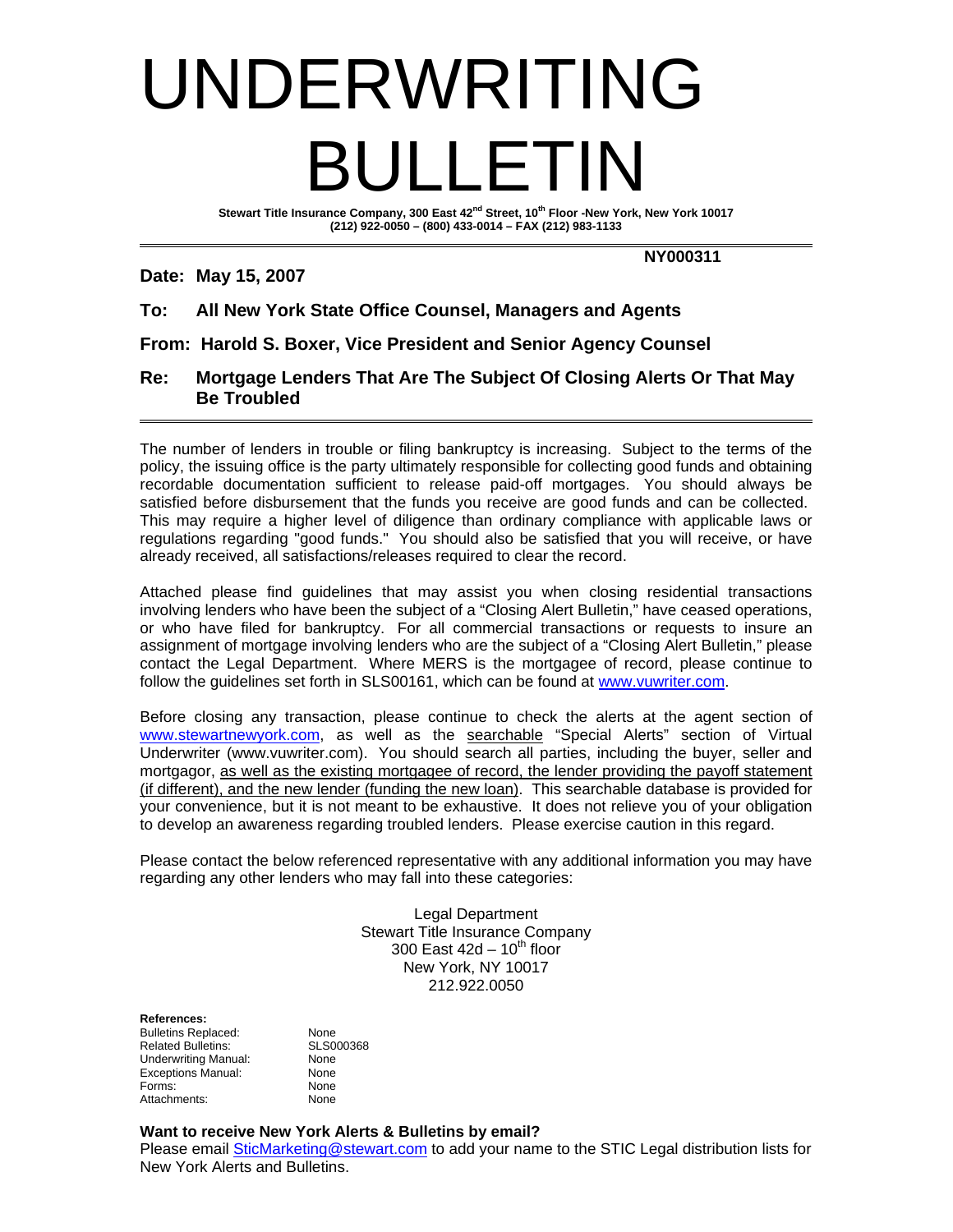## **Residential Transactions; Lenders Subject to Closing Alerts**

#### Lenders that are the subject of Closing Alerts, but that have not ceased operations or filed bankruptcy:

- Funding from such lenders to you must be by wire only. (Cashier's checks, even though in compliance with some states' "good funds" laws, can be subject to stop payment.)
- Exercise due diligence in verifying that a lender has not filed for bankruptcy. In addition to your independent search of Special Alerts, require the lender to confirm in writing that it has not filed for bankruptcy.

#### Regarding payoffs:

- Verify that the name and address of the entity receiving the monthly payments from the borrower is the same as the entity providing the payoff statement and the mortgagee of record. If different, require all entities to approve in writing the payoff amount, method of payment, and payee.
- Call immediately prior to the closing to verify payoff figures.

#### Lenders that have ceased operations, but have not filed bankruptcy:

- Stewart Title Insurance Company will not insure transactions where funding is being provided by a "closed" lender (i.e., a lender that has ceased operations).
- Exercise due diligence in verifying that a lender has not filed for bankruptcy. In addition to your independent search of Special Alerts, require the lender to confirm in writing that it has not filed for bankruptcy.

#### Regarding payoffs:

- Require delivery prior to closing of a release/satisfaction, as applicable, from the mortgagee of record, together with all additional documents, if any, necessary to record such release/satisfaction and clear the title. These documents should be held by you in escrow pending payment. If the release/satisfaction is provided by an entity other than the mortgagee of record, also require intervening assignments to bridge the gap.
- Verify that the name and address of the entity receiving the monthly payments is the same as the entity providing the payoff statement and the mortgagee of record. If different, require all entities to approve in writing the payoff amount, method of payment, and payee.
- Call immediately prior to the close of escrow to verify payoff figures.

#### Lenders in bankruptcy:

- Chapter 7
	- o Payoff statements must be obtained from the Trustee.
	- o Payment must be made to the Trustee unless otherwise instructed by court order.
	- o Require a written statement from the trustee (or representative) confirming the lender/debtor's status as either a loan servicer or a note holder (i.e., whether the lender/debtor is the actual owner of the note).
	- o If the lender/debtor is the loan servicer, the owner of the loan must also approve the payoff amount, method of payment, and payee.